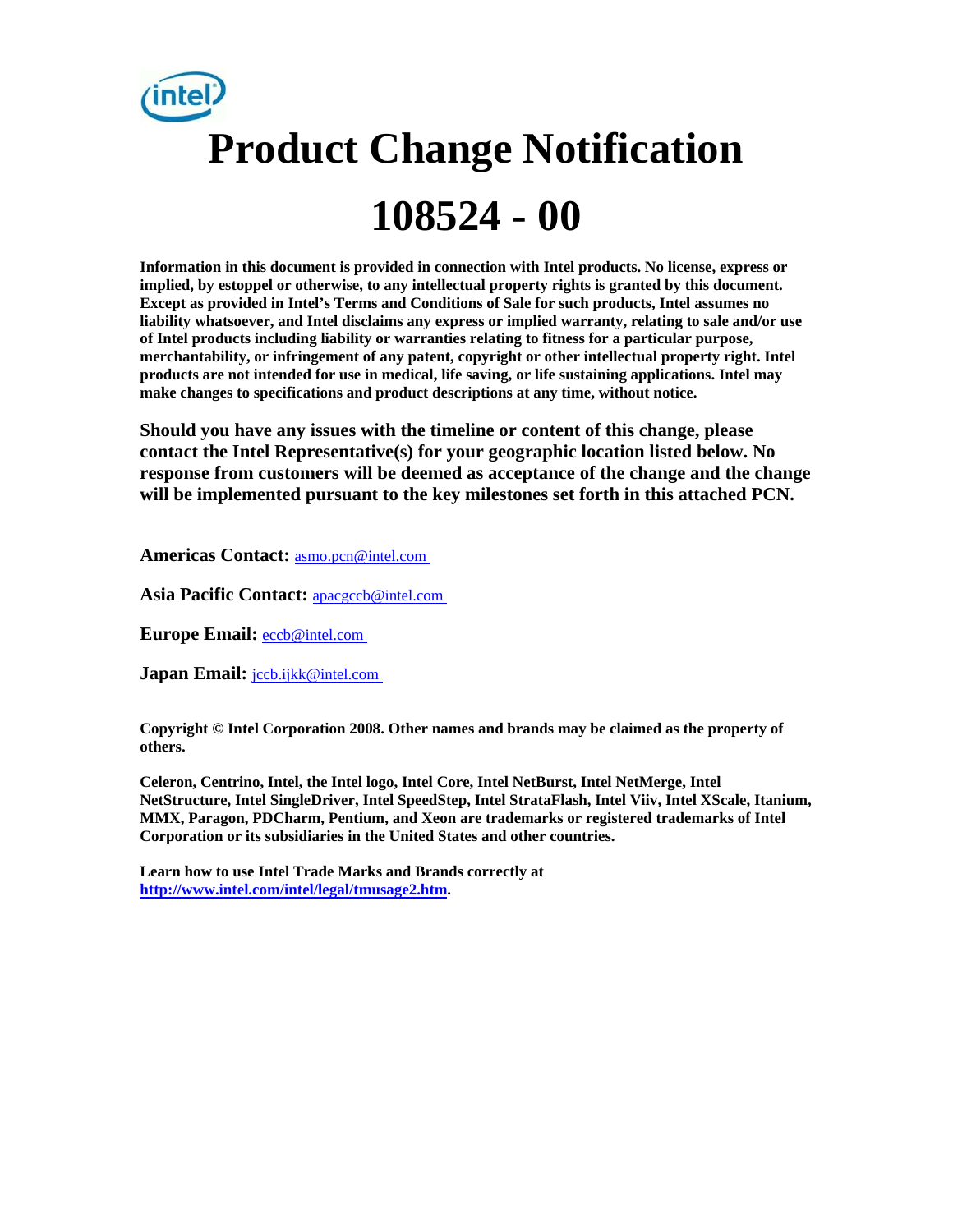## (intel **Product Change Notification**

| <b>Change Notification #:</b> | $108524 - 00$                                   |
|-------------------------------|-------------------------------------------------|
| <b>Change Title:</b>          | SC5299-E, PCN 108524-00, Product Marking,       |
|                               | Class 2, Update UL Listing and add Belarus      |
|                               | <b>Regulatory Symbol to Product and Package</b> |
|                               | <b>Regulatory Labels</b>                        |
| <b>Date of Publication:</b>   | May 29, 2008                                    |

#### **Key Characteristics of the Change:**

Product Marking

#### **Forecasted Key Milestones:**

| Date Customer Must be Ready to Receive Post-Conversion Material: | Jun $27, 2008$ |
|------------------------------------------------------------------|----------------|
|------------------------------------------------------------------|----------------|

#### **Description of Change to the Customer:**

The UL symbol is being updated as required and the Belarus regulatory mark is being added to the product and package labels.

Label D50743-002 is being replaced by D50743-003 Label D52938-001 is being replaced by D52938-002

The SC5299UP Label E24255-001 is also being replaced by E24255-002

#### **Customer Impact of Change and Recommended Action:**

No customer impact is being projected and no action is required.

#### **Products Affected / Intel Ordering Codes:**

| <b>Pre Change</b>      | Pre Change | <b>Pre Change</b>       | <b>Post Change</b>      |
|------------------------|------------|-------------------------|-------------------------|
| <b>Product Code</b>    | MM#        | TA                      | TA                      |
| <b>SC5299BRP</b>       | 877864     | D <sub>46870-009</sub>  | D <sub>46870-010</sub>  |
| <b>SC5299WS</b>        | 877873     | D <sub>46865</sub> -006 | D <sub>46865</sub> -007 |
| <b>SC5299DP</b>        | 877875     | D <sub>46866</sub> -009 | D <sub>46866</sub> -010 |
| SC5299D <sub>PNA</sub> | 880985     | D <sub>46866</sub> -009 | D <sub>46866</sub> -010 |
| SC5299BRPNA            | 881190     | D <sub>46870-009</sub>  | D <sub>46870</sub> -010 |
| SC5299WSNA             | 880891     | D <sub>46865</sub> -006 | D <sub>46865</sub> -007 |
| SC5299UPNA             | 893064     | D98044-002              | D98044-003              |
| <b>SC5299UP</b>        | 892757     | D98044-002              | D98044-003              |